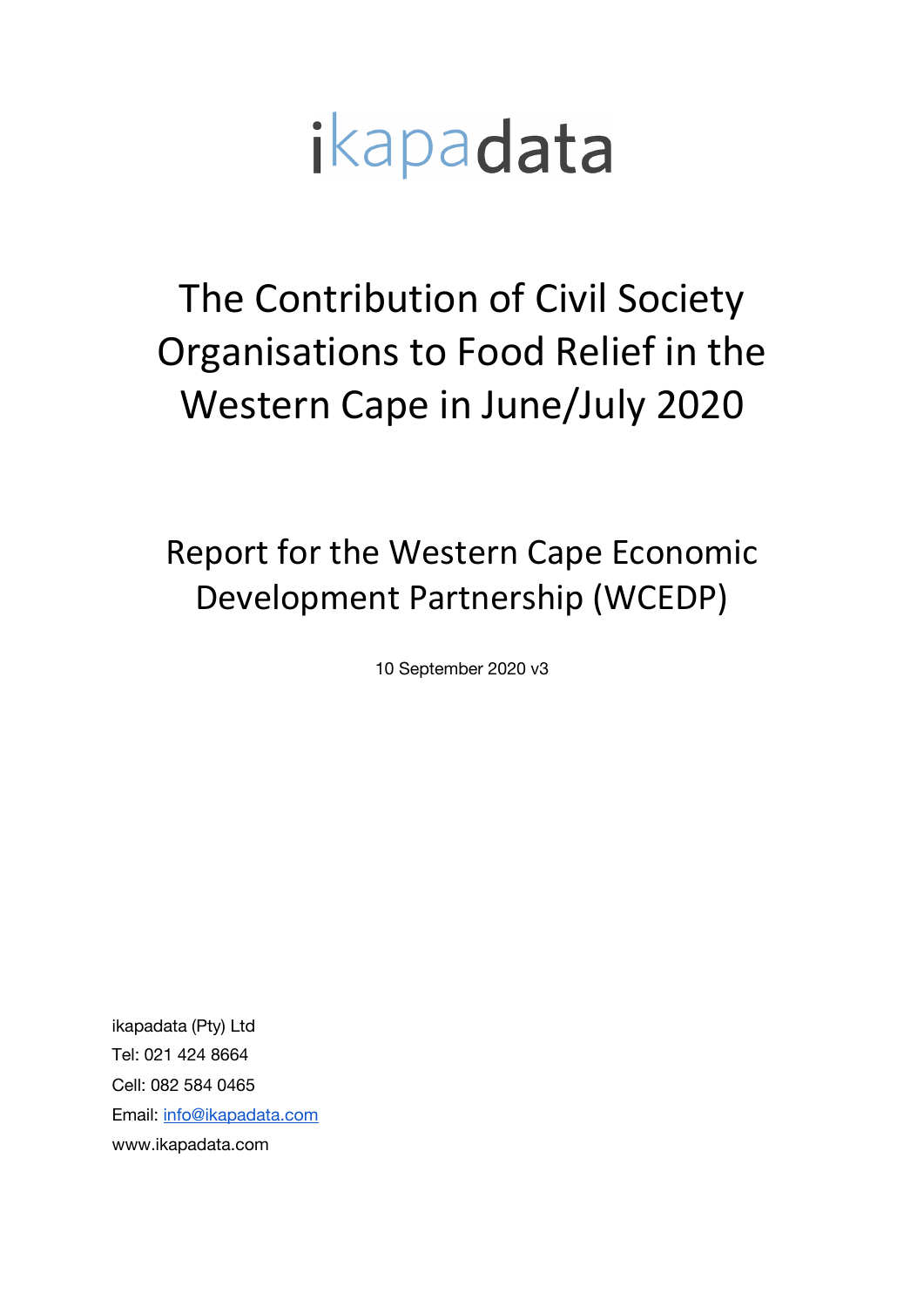# Introduction

The WCEDP commissioned ikapadata to collect and analyse the available data on food relief efforts by the largest non-government food relief providers in Western Cape since the start of Covid-19 lockdown. The task is a repeat of a previous exercise where a combined voluntary effort of different organisations and individuals resulted in the first dataset on the civil sector's contribution to food relief during the first period of the lock (March to June). This data was processed and analysed by ikapadata and presented to the WCEDP, the Western Cape NGO-Government Food Relief Coordination Forum, and government. This second round of data collection and analysis was paid for by WCEDP and carried out by ikapadata.

The results presented in this report are based on the submissions from 17 organisations that had previously been identified as significant contributors to food relief in the province as well Somerset West CAN which does not source food from the intermediaries. Because they typically supply the smaller community-based organisations on the ground they are called the "intermediaries". The analysis covers the 53 days between 8 June 2020 and 31 July 2020.

The organisations included in the analysis are $^1$ :

- Afrika Tikkun
- Breadline Afrika
- Community Chest (food parcel data for July missing)
- DG Murray Trust
- Extreem Soupathon
- Ikamva Labantu (data for June missing)
- Ladles of Love
- Feed the Nation
- Rotary
- Service Dining Rooms
- Stellenbosch Unite
- The Warehouse Trust
- Violence Prevention through Urban Upgrade (VPUU)
- Mustadafin
- Philippi Economic development Partnership (PEDI)
- The Brewers Soup Collective Mother Soup Project
- Somerset West CAN

The analysis of the available data shows that the civil sector's contribution to food relief in the province has not diminished after the first period of lockdown: on average, the sector fed **40,571 individuals per day** over the 53 day period under review. The average for the first period of lockdown from March to the beginning of June was 41,635 individuals per day.

 $<sup>1</sup>$  The only organisation from the original list of providers to be included in the analysis but that was</sup> ultimately excluded is UCOOK because they are primarily a supplier to many of the other organisations in the list and we wanted to avoid double-counting.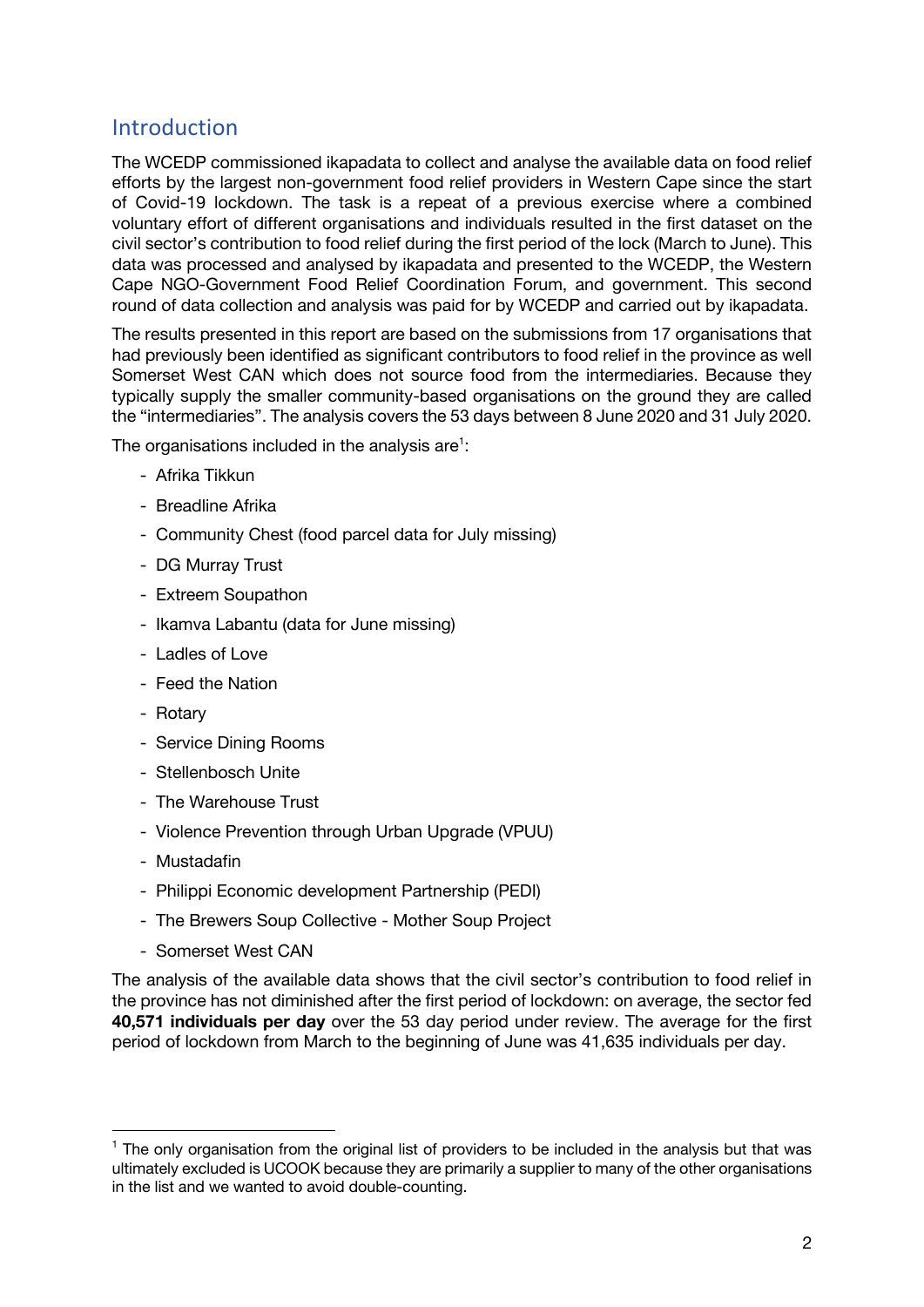# Methodology

The intermediaries were first contacted by Andrew Boraine from WCEDP with the request to submit the relevant information via email. The email included a data capture template and guidelines for using the template. The organisations were encouraged to use the template but it was also emphasised that they could submit the data in a format of their preference as long as it included the necessary information (organisations and areas where food was delivered, dates of delivery, quantities of food parcels/meals/vouchers/bulk deliveries, and the contents of the food parcels, if applicable. After this initial contact, ikapadata's outreach staff followed up with each organisation via phone and email until the correct data had been sent.

The incoming data was cleaned by ikapadata's data assistants and analysts before it was uploaded to a relational database in Airtable. In the database, observations were linked to a recipient organisation and area, and food parcel and bulk contents were linked to nutritional information to calculate calorie contents. During this phase of data cleaning we could also identify and eliminate double-entries (e.g. one organisation in the list supplying another in the list) and non-qualifying records (e.g. shipments to areas outside the Western Cape). The cleaned and processed dataset was then exported into Stata for scripted data analysis.

#### Units and Measurements

The intermediaries were asked to submit data on food relied in four different categories: food parcels, meals, vouchers and bulk. In order to be able to aggregate and compare quantities across the different categories we worked with a unit called **person day** (in plural: **people days**), which effectively measures quantities of food as the number of days they would feed a single adult. For example, food for one person day means that the food would feed an adult for a single day. Fifty people days means that the amount would feed one person for 50 days (or 50 people for one day each, or 25 people for two days each, etc).

It is important to note that we could only measure the overall impact of food relief in terms of quantities of food, but not the total number of people who were impacted by those initiatives - i.e. the number of people who benefitted from a hot soup cooked at a community kitchen or from a meal that included ingredients from a food parcel. To illustrate this point in relation to the meaning of a person day, it is possible to imagine a scenario where one person receives a food parcel with enough food for one person for ten days, and another scenario where two people each receive a food parcel with enough food for one person for five days. The amount of food in terms of people days would be the same in both scenarios (10 people days) but the number of people impacted would double from one person in the first scenario to two people in the second scenario. So one can say that people days measure the overall impact of food deliveries but as a measure of number of people being affected it can only serve as a minimum estimate **while the actual number of people who benefited from these food deliveries is almost certainly significantly higher than the number of people days**.

In order to normalise people days across different categories, assumptions for each category had to be made.

#### **Food Parcels**

We managed to obtain the contents of all the different types of food parcels that were distributed by the participating organisations. With the help of nutritional tables we could then establish the calories content of every parcel and calculate the people days per food parcel using the World Food Programme's (WFP) standard of 2100kcal as a daily ration per adult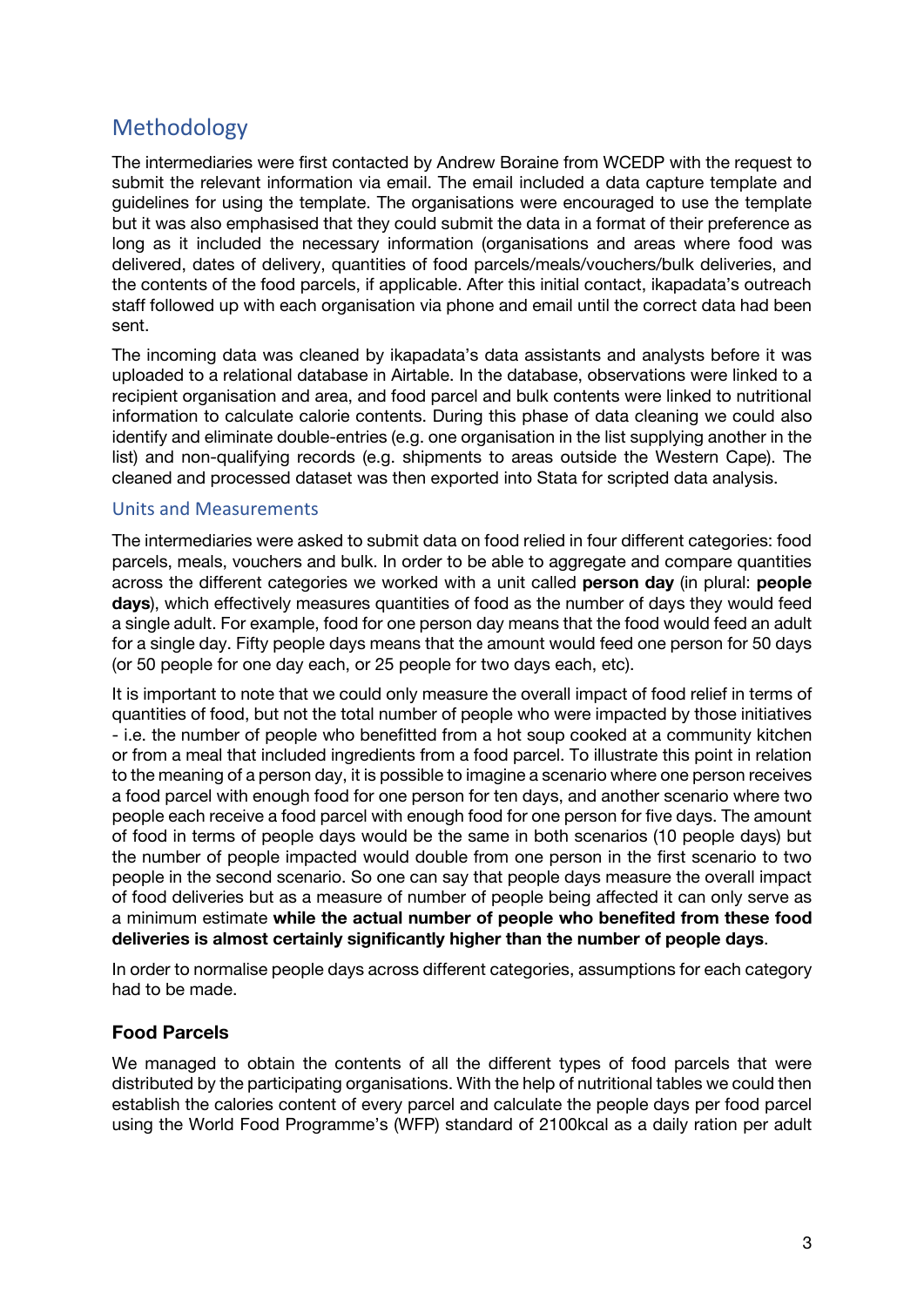for calculating food parcel sizes.<sup>2</sup>

It is important to note that during the previous round of data collection we measured food parcel sizes by asking the question "How many people does one food parcel feed for how many days?". We now know that these self-reported quantities tended to be inflated, often quite significantly. If we would have continued to use this method, the total number of people days would have been likely to be significantly higher than the more accurate one reported here.

## **Meals**

Meals are probably the most difficult to measure because of the great variability within the category; they range from a bag of fruit to sandwiches and soups and substantial cooked meals. We tried to measure the calorie contents of meals by obtaining lists of ingredients and recipes of meals from intermediaries but were only successful in some cases. We therefore stuck to the same method we used before, according to which an uncooked meal and porridge count ⅙ of an adult's daily food requirements (person day), and cooked meals, such as soups and stews, count ⅓.

In some submissions we received from the intermediaries, soups were measured not as individual meals but in litres, and each litre was assumed to cover the requirement of an adult for one day (which means that one litre of soup counts as three meals).

Based on the ingredient lists and recipes we did get, the people days from meals are likely somewhat overestimated, if one were to apply the same assumption of 2100 kcal being the minimum requirement. But, as discussed later, meals tend to cover a broader range of nutritional requirements than food parcels, which should be taken into account if one revisits these assumptions.

## **Vouchers**

Intermediaries were given the opportunity to provide information both for cash and other types of vouchers (e.g. meal vouchers) but in the end all vouchers were reported as cash vouchers (Rand values). We were aware that some types of vouchers were distributed to CBOs (e.g. community kitchens) while others were given to individuals, and some vouchers could be redeemed only at specific outlets or in exchange for certain food items. Ultimately, we did not take these distinctions into account and instead assumed that the equivalent of a R15 voucher value would translate into a single person day of food, i.e. an adult would be able to buy a day's worth of food with R15. This estimate is roughly based on StatsSA's national food poverty line of R585/month (about R19 per day).

## **Bulk**

Some intermediaries reported the amount of food they distributed to CBOs in bulk (e.g. 100kg of tomatoes, 300 loaves of white bread etc). In these cases we followed the same method as with the food parcels and calculated the calorie contents of those deliveries divided by 2100kcal.

#### **Limitations**

Despite the use of a standardised data capturing template, not all organisations captured their food relief efforts in a consistent manner. Where such idiosyncrasies were detected, and efforts to correct the data were unsuccessful, we had to make certain assumptions. These assumptions were applied consistently across organisations with similar data inaccuracies.

<sup>2</sup> https://www.wfp.org/wfp-food-basket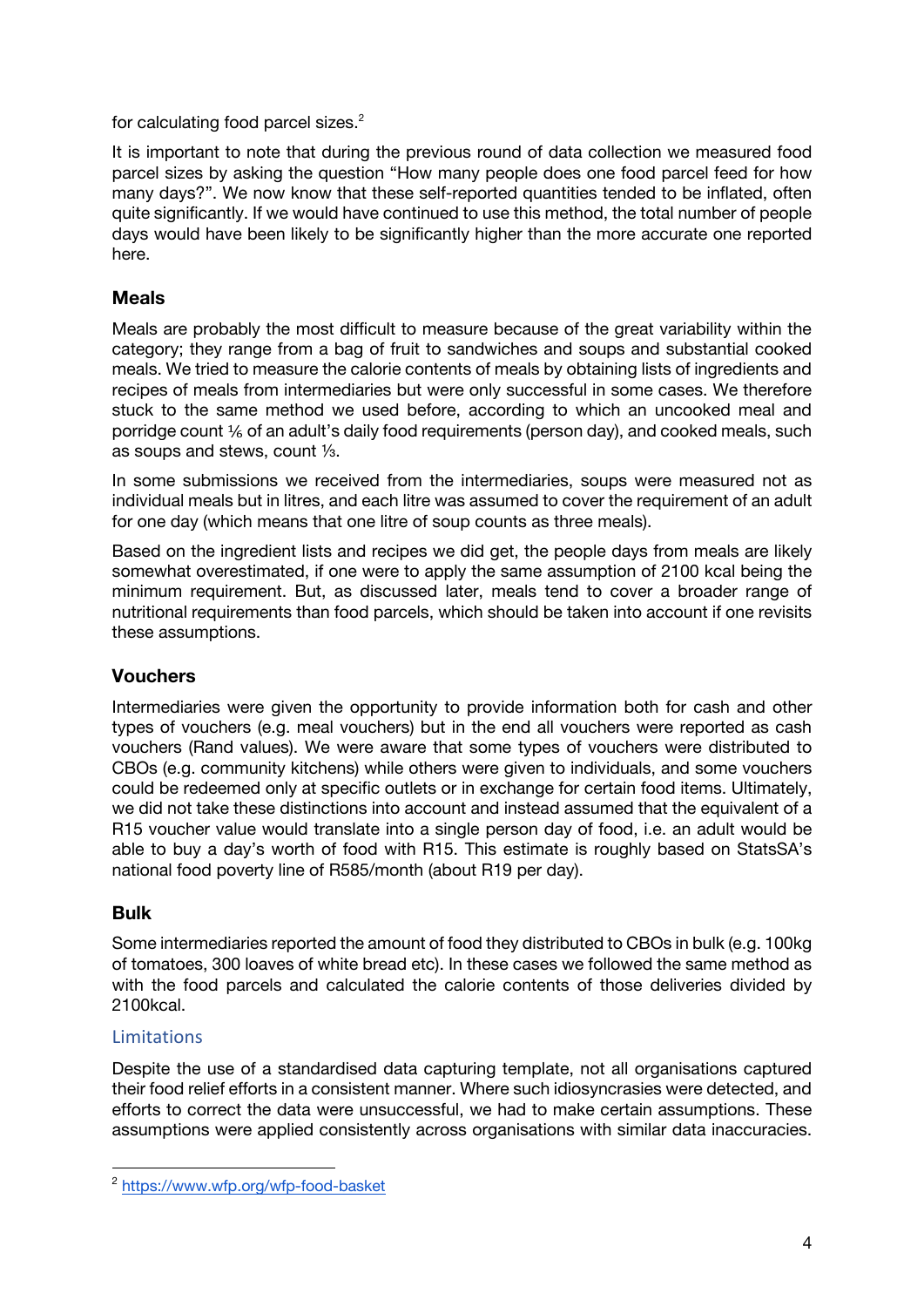Following is a list of some of the transformations we made in order to correct the data:

- Organisation A provided data that included soup served to individuals. This data was initially provided in litres of soup rather than as individual meals served. We assumed that 1 litre of soup translated into 3 meals.
- Organisation B provided data on total soup meals served, but did not disaggregate the data by area. We assumed that all areas served the same amount of soup and therefore divided total soup meals equally between areas. While this does not affect the results presented in this report, it does affect the spatial mapping of food relief efforts.
- Organisation C provided data on their food parcels, but upon further enquiry it turned out that items were added on an ad hoc basis depending on requests from recipient organisations and the food items that were available at the time. We therefore created different types of food parcels for that organisation in the database and tried to assign the correct type to the relevant entry based on the notes provided in the data capture sheet. The same organisation also reported unusually large amounts of meals delivered but only aggregated for the entire period from early June to end of July, per area.

It is also necessary to emphasise that this report does not account for all food relief efforts in the province, but only those that were channelled through the 17 participating intermediaries. While we estimate that these cover the majority, **the real extent of civil society's contribution is likely to be significantly larger**.

# Results

#### Number of People Fed

In total, the distributed amount of food covers **2,150,263 people days** over the period of **53 days**. This translates into **40,571 individuals being fed per day**, on average. As noted earlier, the actual number of beneficiaries is likely to be significantly higher as not the same 40,571 individuals received a full ration every day. Instead, in most cases the distributed food likely supplemented other food sources. To use an example: if one individual received three warm meals on one day and the next day, it would count as two people days. But if the same person received the three warm meals only one day, and her neighbour three warm meals the next day, this would still translate into two people days, but two instead of one person would have benefitted.

For comparison: during the first 74 days of lockdown we counted 3,080,998 people days of food, which translates into an average of 41,635 people fed per day. This comparison is not entirely accurate though as a) we were able to include a larger number of organisations during the second round of data collection, b) we moved from counting numbers of days and people for food parcels during round one to counting calories in round two, and c) we included bulk deliveries in round two.

**The combined civil society food relief effort over the two periods, i.e. from end March to end July 2020 comes to 5,231,261 people days, a considerable mobilisation and distribution of humanitarian resources to poor and vulnerable areas in the Western Cape during the Covid-19 pandemic.**

During the period under review, to get a full picture of humanitarian aid, the civil society contribution would need to be combined with the Western Cape Education Department's school feeding programmes, the City of Cape Town's Mayors Relief Fund (approximately R13m of food aid distributed by 61 NGOs at a ward level) and the SASSA special Covid grant paid to eligible individuals.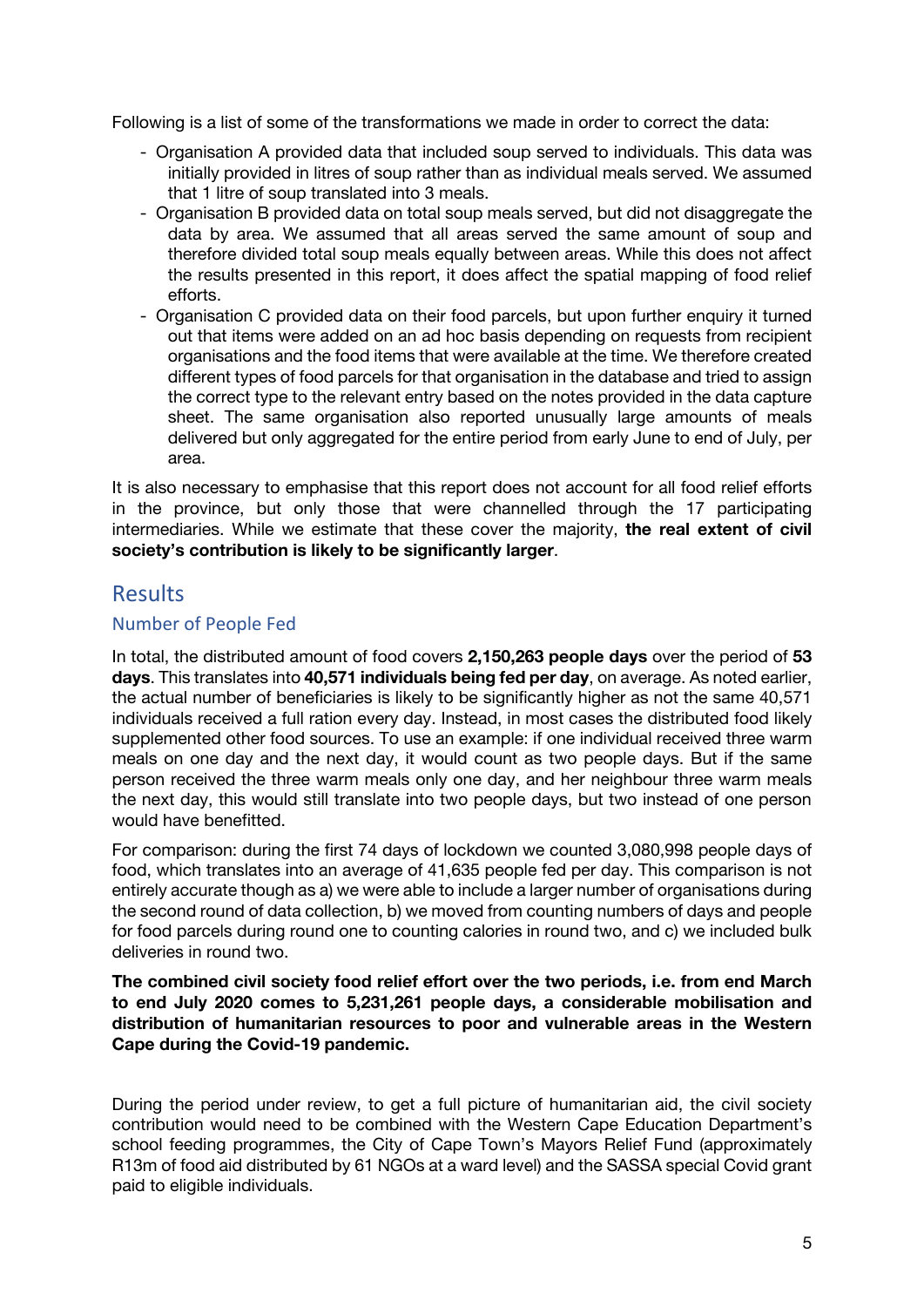## Types of Food Relief



*Graph: Percentage of different types of food relief, measured in People Days*

Food parcels accounted for 48% of all food relief, followed by meals with 42%. Vouchers covered 8%, and bulk deliveries 2% of all deliveries.

During the first phase of lockdown, food parcels still accounted for 64% of all food relief, meals for 34% and vouchers for 2%. It is worth pointing out again though that the calculation of food parcel sizes changed between the first and second rounds of data collection; whereas during the first round we accepted the organisations' self-reported estimates of their food parcel sizes ("How many people for how many days?") at face value, we took the calorie count per parcel as the basis for the calculation of food parcel sizes during round 2. This shift is reflected in the average food parcel sizes, not accounting for food parcels provided by Feed the Nation (whose food parcels are unusually big at 67 people days): the average food parcel size in June/July was just over 20 people days. During the first round of data collection it was 24 days.

Nonetheless, it is safe to assume that the shift away from food parcels to meals does at least partly reflect the reality on the ground. Aside from Feed the Nation and Ikamva Labantu who, combined, were responsible for 63% of all food parcel deliveries during June and July, most other organisations seem to be shifting away from food parcels as a form of food relief. Equally, while the contribution of food vouchers to the overall picture is still relatively small, the increase from 2% to 8% seems to reflect a strong incentive for organisations to embrace new avenues in distributing food relief digitally. (Note that many vouchers were provided to kitchens, not individuals, thus further increasing the overall number and percentage of meals provided).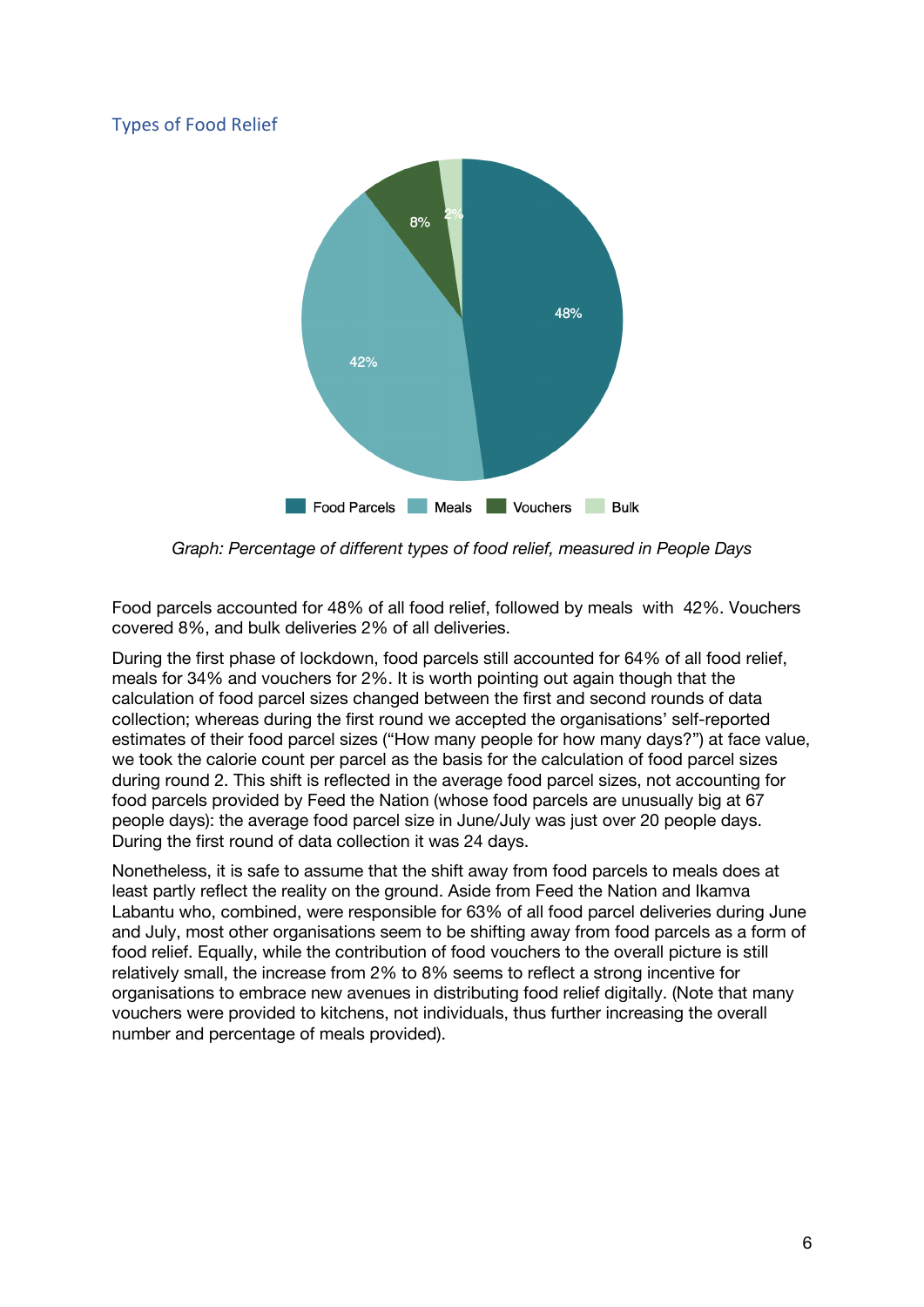#### People Days by Organisation



*Graph: Percentage of organisations' contributions to food relief, measured in People Days*

Three organisations supplied 56% of the entire food relief in June and July: Feed the Nation, Mustadafin Foundation and Ikamva Labantu. Both Feed the Nation and Ikamva Labantu achieved this primarily via food parcels. In Feed the Nation's case it was particularly the unusually large size of the parcels, measured in calorie content, that enabled them to supply such large quantities.

In contrast, Mustadafin Foundation secured its place by being the largest distributor of meals in the province. It must be mentioned though that the organisation's data in that respect was relatively coarse as only aggregated figures for the entire period, per area, were provided.

The largest provider of vouchers was DGMT, followed by Ikamava Labantu.

Some of the most prolific providers of food relief during the early phase of the lockdown, such as PEDI, Afrika Tikkun and especially Community Chest, have significantly reduced their food relief efforts during this more recent period.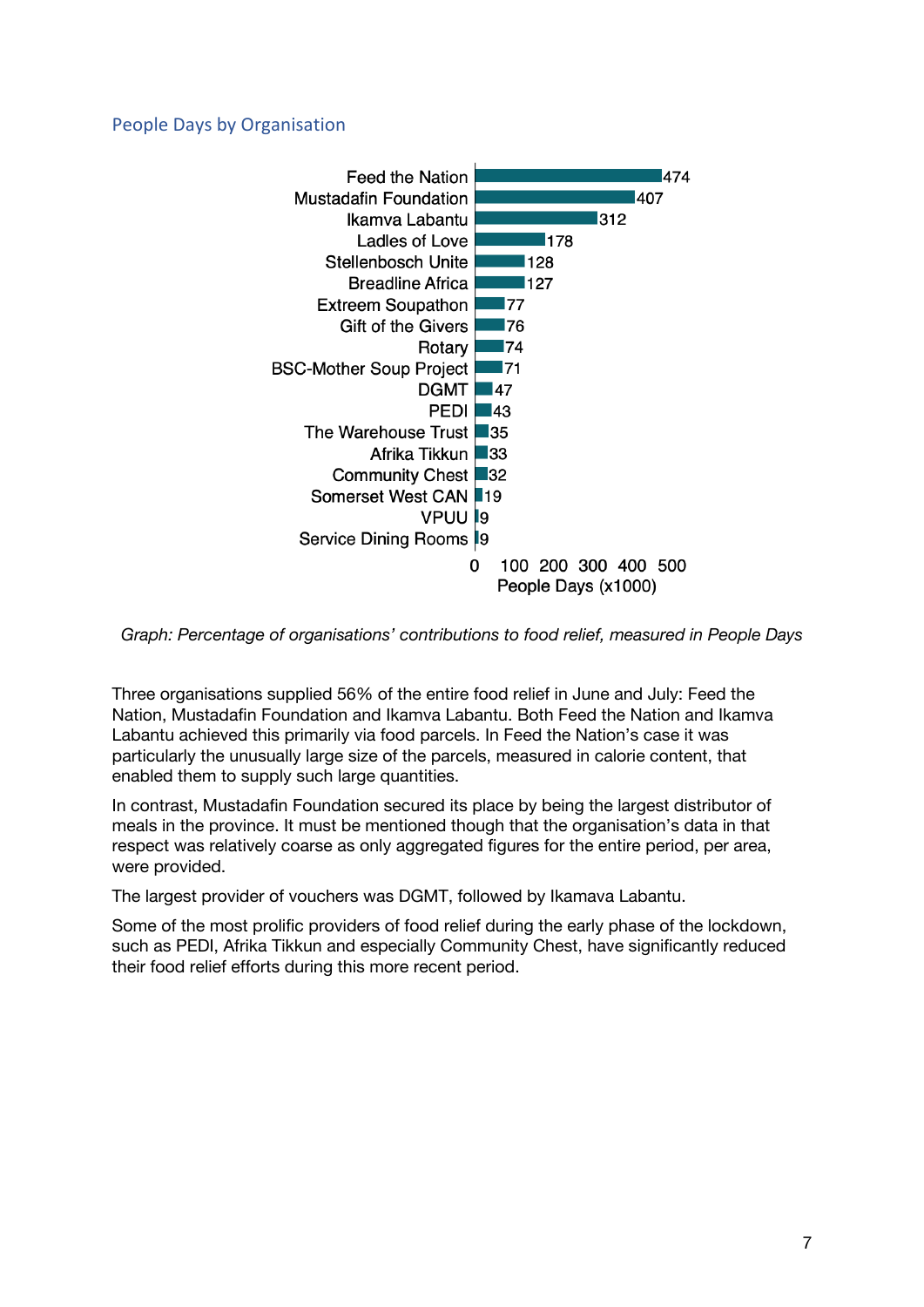| <b>Organisation</b>            | Food<br><b>Parcels</b> | <b>Meals</b> | <b>Vouchers</b> | <b>Bulk</b> | <b>People Days</b> |
|--------------------------------|------------------------|--------------|-----------------|-------------|--------------------|
| <b>Feed the Nation</b>         | 78%                    | 22%          | 0%              | 0%          | 473 864            |
| <b>Mustadafin Foundation</b>   | 29%                    | 71%          | 0%              | 0%          | 406 572            |
| <b>Ikamva Labantu</b>          | 87%                    | 0%           | 13%             | 0%          | 311 739            |
| <b>Ladles of Love</b>          | 26%                    | 60%          | 0%              | 14%         | 177 845            |
| <b>Stellenbosch Unite</b>      | 24%                    | 63%          | 13%             | 0%          | 128 251            |
| <b>Breadline Africa</b>        | 2%                     | 98%          | 0%              | 0%          | 126810             |
| <b>Extreem Soupathon</b>       | 0%                     | 100%         | 0%              | 0%          | 76 856             |
| <b>Gift of the Givers</b>      | 71%                    | 29%          | 0%              | 0%          | 76 349             |
| <b>Rotary</b>                  | 63%                    | 2%           | 0%              | 35%         | 73 928             |
| <b>BSC-Mother Soup Project</b> | 0%                     | 100%         | 0%              | 0%          | 70 934             |
| <b>DGMT</b>                    | 0%                     | 0%           | 100%            | 0%          | 46775              |
| <b>PEDI</b>                    | 100%                   | 0%           | 0%              | 0%          | 42 688             |
| <b>The Warehouse Trust</b>     | 0%                     | 0%           | 100%            | 0%          | 35 491             |
| Afrika Tikkun                  | 100%                   | 0%           | 0%              | 0%          | 33 261             |
| <b>Community Chest</b>         | 32%                    | 0%           | 68%             | 0%          | 31 797             |
| <b>VPUU</b>                    | 0%                     | 0%           | 100%            | 0%          | 9 4 0 1            |
| <b>Service Dining Rooms</b>    | 0%                     | 100%         | 0%              | 0%          | 8843               |
| <b>Somerset West CAN</b>       | 0%                     | 100%         | 0%              | 0%          | 18859              |
| <b>People Days</b>             | 1018998                | 909 233      | 171 375         | 50 657      | 2 150 263          |

*Table: Type of food relief by organisation*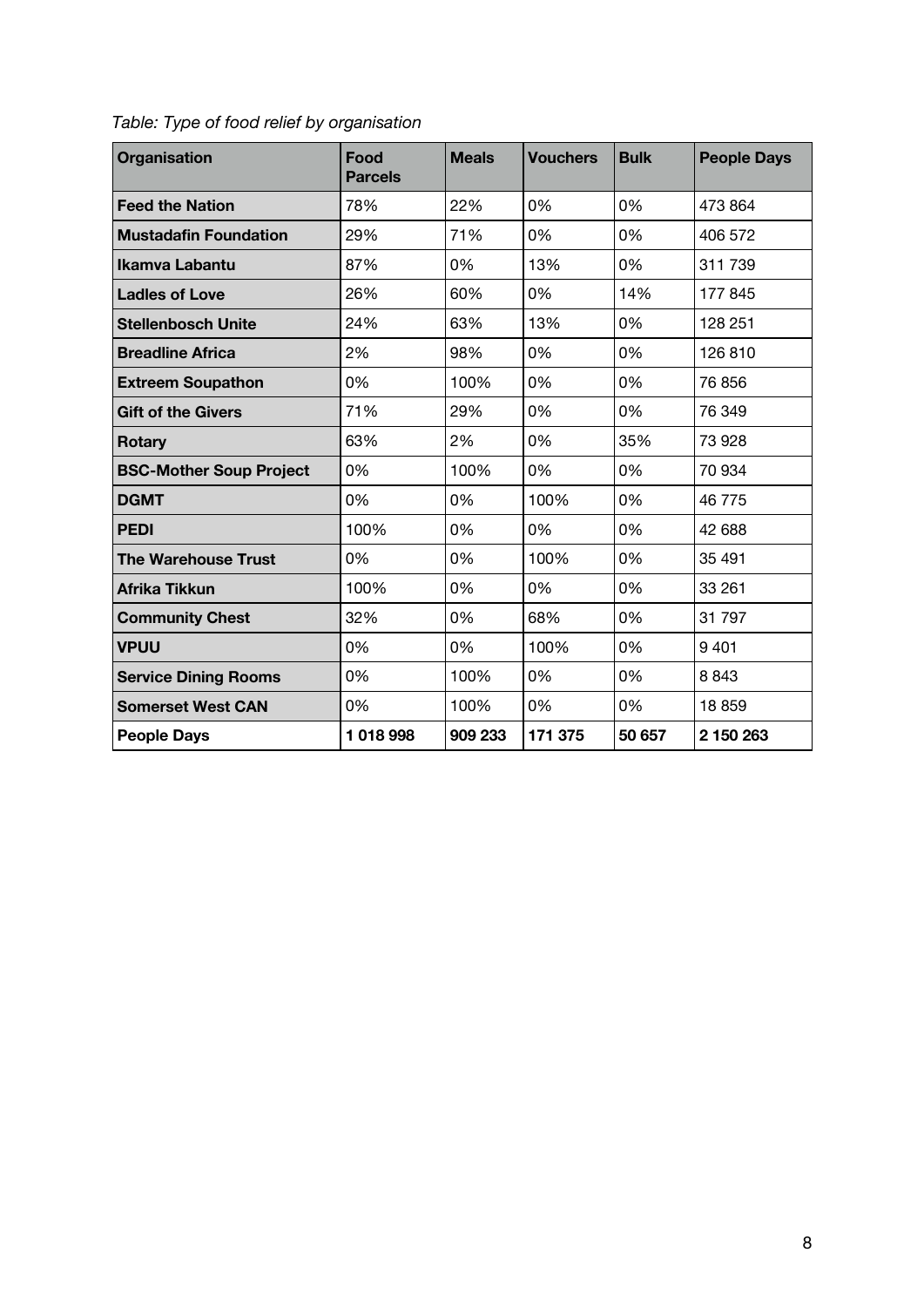#### Nutrition

The following graph breaks down the content of food parcels by food group.



*Graph: Food parcel contents by food group, measured in kcal*

Food parcels largely consist of starchy food items, such as maize meal, flour and samp and beans. This explains to some degree their relatively high calorie content compared to meals, which tend to include more fresh produce, such as vegetables, but it also points to a lack of overall nutritional value. This problem is not unique to food parcels provided by the civil sector; the Gauteng provincial government, for example, has come under criticism for the food parcels they are distributing both in terms of calories and overall nutritional value with ingredients largely based on starchy items.<sup>3</sup>

<sup>3</sup> https://africacheck.org/2020/04/24/analysis-are-emergency-food-parcels-from-the-gautenggovernment-enough-for-one-month/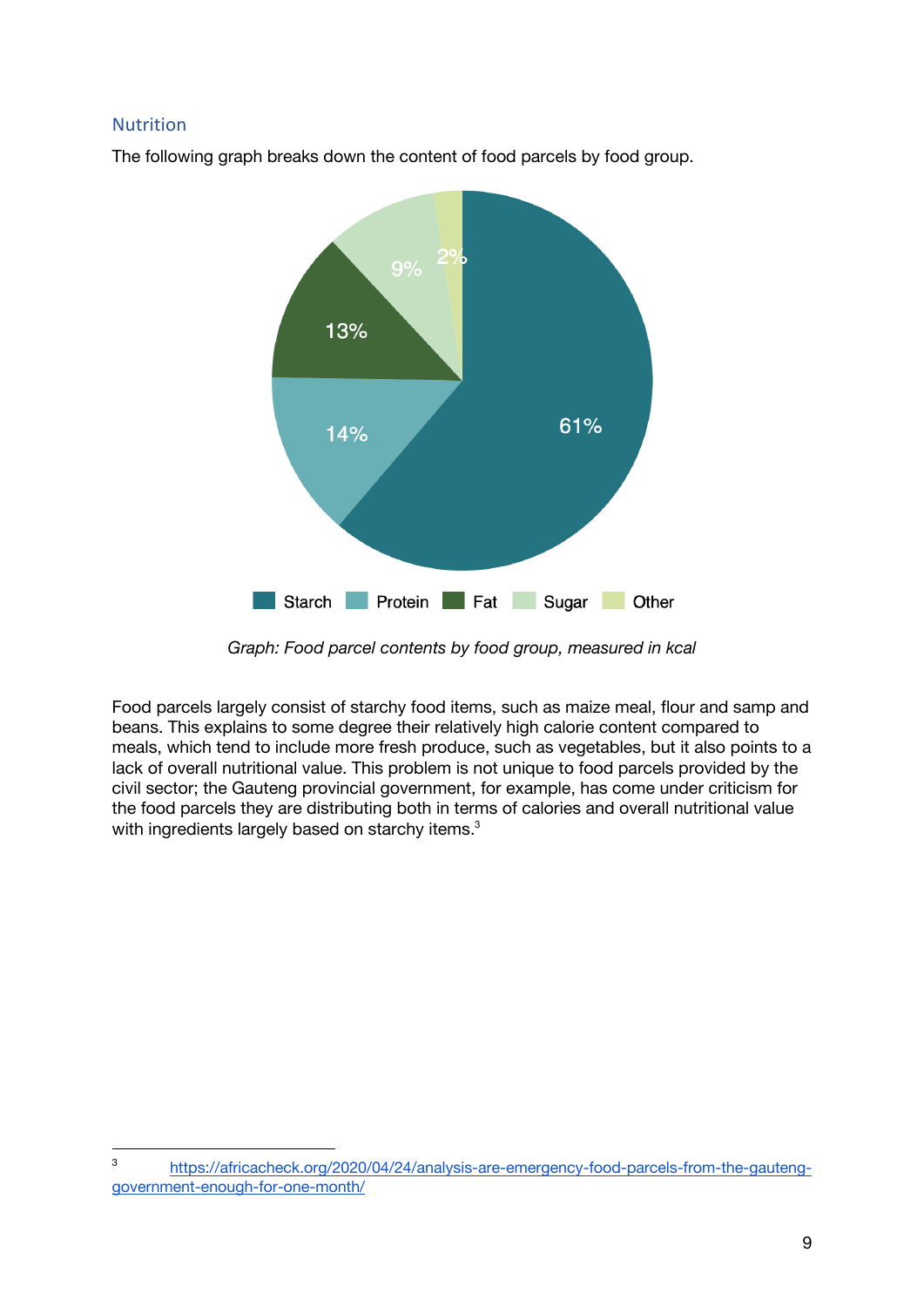

*Graph: Food parcel contents by food group and organisation, measured in kcal*

The contents of food parcels do differ quite significantly between different providers but generally decreases in starch are offset by increases in the fat category, and this usually means that they contain larger quantities of cooking oil. What they all have in common is a lack of fresh produce such as fruits and vegetables.

A look inside the parcels reveals what the main category, starch, is mainly made of.



*Graph: Percentage of food items in starchy food group, measured in kcal*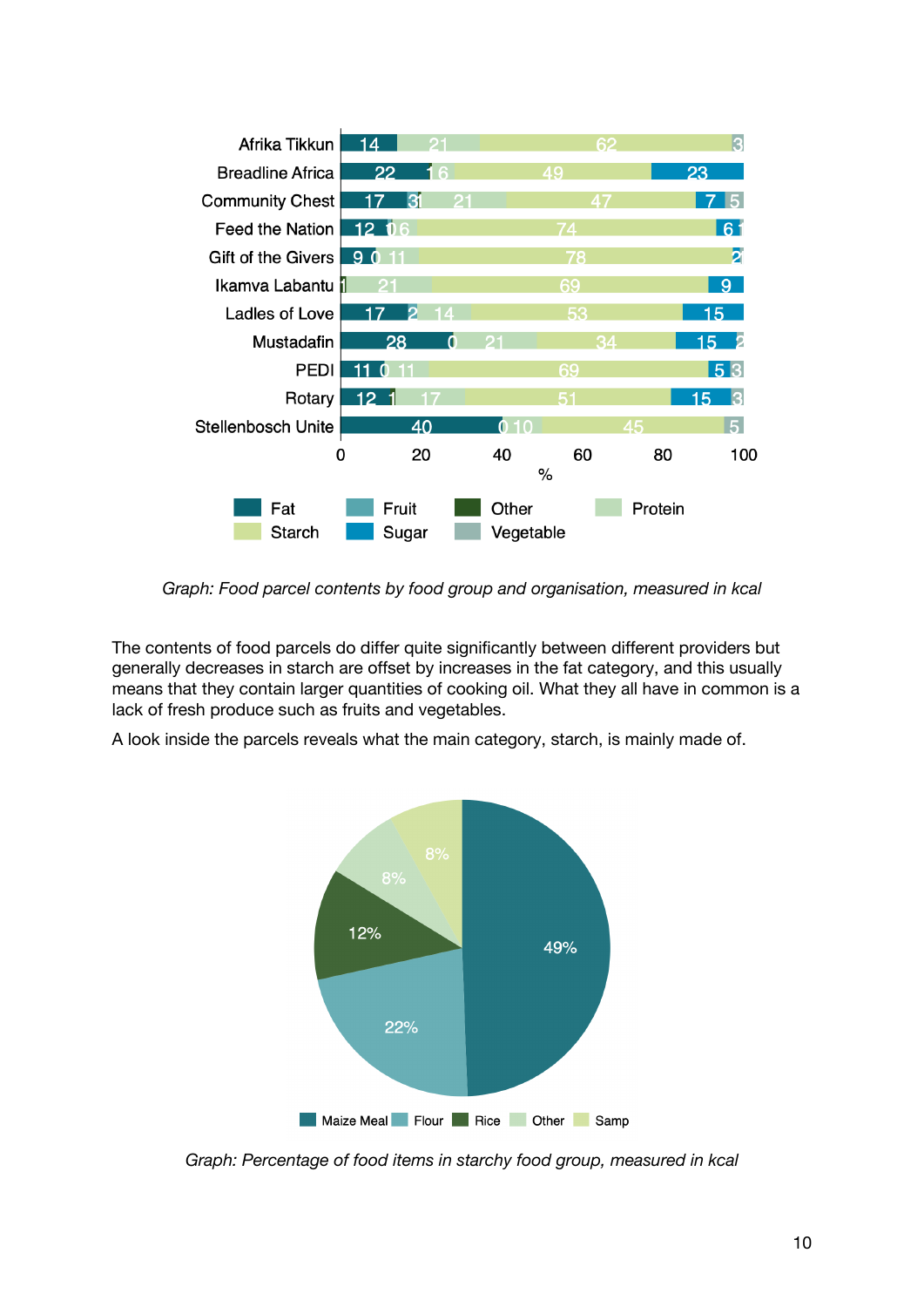Maize meal alone accounts for about a quarter of all food relief, including meals and vouchers, in the province: food parcels make up about half of the entire food relief efforts and maize meal covers about half of the caloric content of food parcels.

We do not have the same level of nutritional detail of meals that were distributed in the province but we can at least break them down by meal types.



*Graph: Percentage of meal types, measured in People Days*

It was mentioned earlier that the caloric content of a daily ration of meals would probably not cover the recommended amount prescribed by the WFP. However, the overall nutritional value of a freshly cooked soup or curry or other cooked meal, which make up the great majority of meals provided through food relief, arguably beats a diet primarily built on starchy food items, such as maize meal.

# Observations and Recommendations

#### Transition from Quantity to Quality

As the immediate response to the food crisis shifts from emergency mode to the establishment of a generally more sustainable food system, one can expect to see food parcels lose significance. While they have proven to be an excellent tool to reach massive numbers of individuals swiftly and efficiently, their shortcomings in overall nutritional value due to the lack of fresh produce make them less desirable as a permanent food source for large parts of the population. This is not to say that they cannot continue to provide a source of essential food provisions or that there are not ways to utilise this avenue to channel healthier food, including fresh produce, to households, but the trend will likely favour